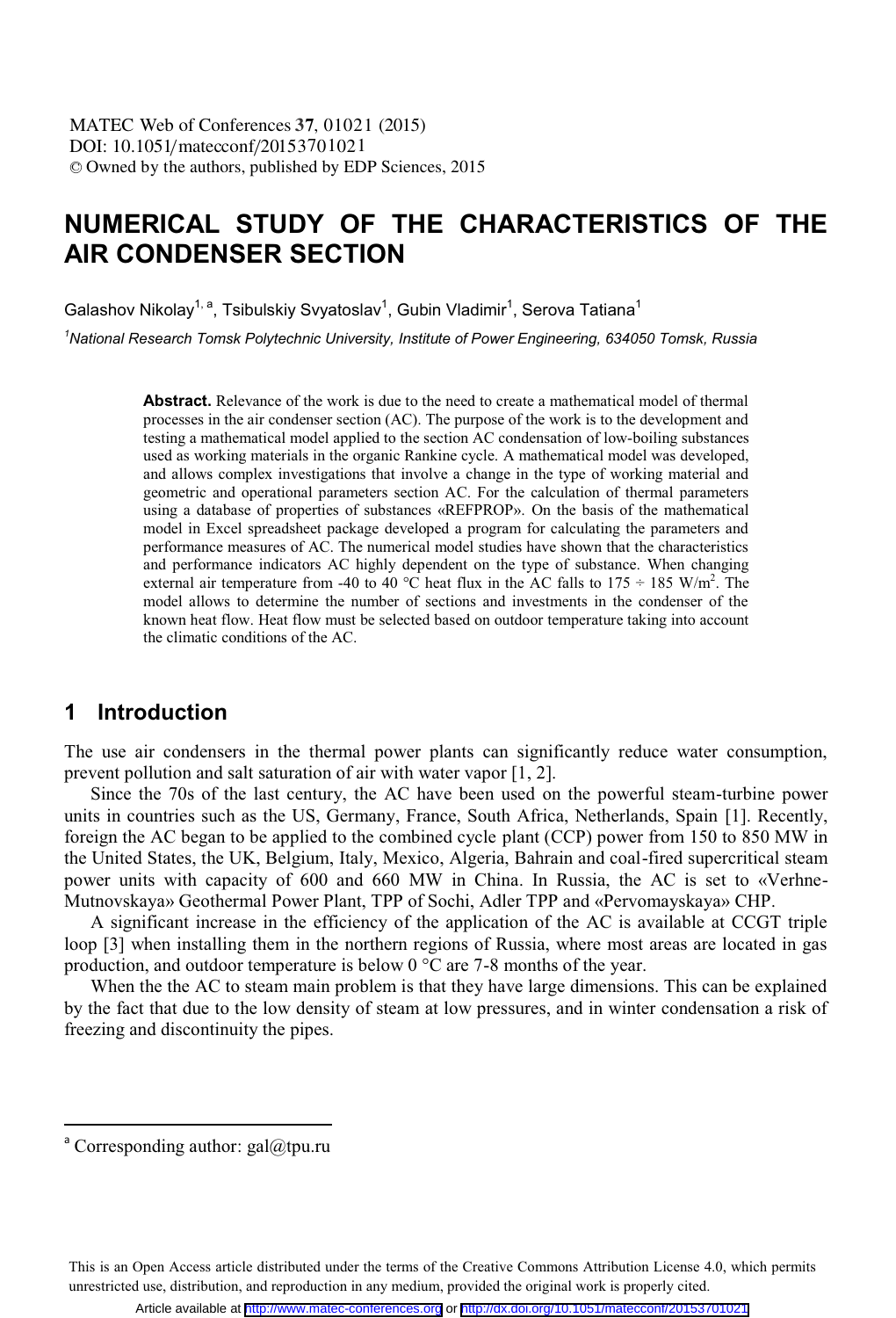### **2 Parameters section of the AC**

Modern AC are assembled from standard commercially produced sections [4]. Several sections are combined into the module. The fan pumps air through the module. Pipe system consists of two sections and collectors multiple rows of finned tubes (Fig. 1). The main sections geometrical parameters are: the length of the pipe *L*; the width of the tube bundle *B*; the total number of pipes *N*; the number of rows of pipes in the section of the air flow *Z*. The layout of the pipe section and the geometric parameters are shown in Fig. 2 where  $S_1$  – transverse pitch pipes;  $S_2$  – step between the rows of tubes in the direction of air flow;  $d$  - diameter of the pipe ribs;  $h$  – height of the ribs;  $d_{\text{out}}$ ,  $d_{\text{in}}$ outer and inner diameter of the pipe;  $\delta$  – pipe wall thickness;  $\Delta$  – the thickness of the ribs; *S* – step edges.

The aim is to create a mathematical model of the numerical sections AC allows investigation condensation steam of different substances when changing the geometric parameters of the section and tube bundle temperature and air velocity, temperature, condensation of matter.



**Figure 1.** Pipe system of the sections



**Figure 2.** The layout of and geometric parameters of the pipe section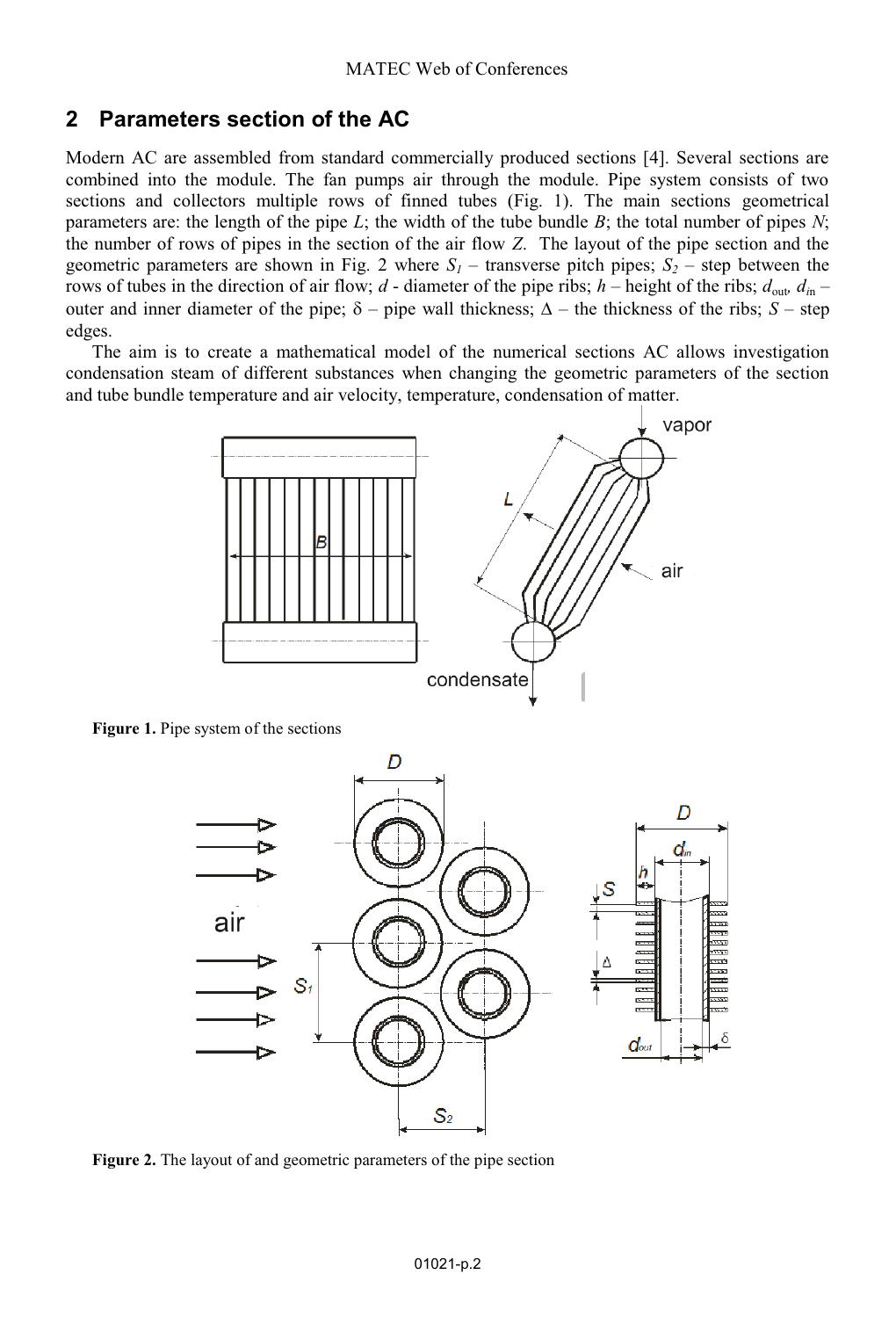#### **3 Investigation of AC's characteristics on a mathematical model**

The mathematical model is based on the methods described in [4]. The initial data are given sections geometric parameters: *L; B; N; Z;* pipe material and edges and geometric parameters in m:  $S_1$ ;  $S_2$ ; *D*;  $h$ ;  $d_{\text{out}}$ ;  $d_{\text{in}}$ ;  $\delta$ ;  $\Delta$ ;  $S$ , as well as the operating parameters: temperature of the air entering the section  $t_{0,a}$ . <sup>°</sup>C; barometric pressure  $p<sub>b</sub>$  kPa; air velocity in the narrowest section of sections  $\omega<sub>air</sub>$  m/s; condensing temperature substances  $t_C$  °C; its degree of dryness at the input  $x_1$  and output  $x_2$  section.

- Simplified algorithm for calculating the sections AC in the following models:
- 1. As determined by the  $t_C$  of the condensing pressure  $p_C$ , MPa.
- 2. Takes the average temperature in the section:

$$
t_{\rm a.a.} = (t_{\rm int} + t_{\rm C} - 10)/2. \tag{1}
$$

- 3. Takes consumption of steam entering the section, kg/s  $G_S$ .
- 4. The rate of steam inlet pipe sections:

$$
\omega_{\rm S} = G_{\rm S}/(F_{\rm S} \cdot \rho_{\rm S}), \, \text{m/s}, \tag{2}
$$

where the steam density  $\rho_s$  determined by  $p_c$  and  $x_{int}$ . 5. The heat flow from the steam to the air:

$$
Q = GS(hint - hout), m/s,
$$
\n(3)

where enthalpies  $h_{\text{int}}$ ,  $h_{\text{out}}$  determined by  $p_{\text{C}}$ ,  $x_{\text{int}}$ ,  $x_{\text{out}}$ . 6. The specific heat flow through the unit ribbed surface:

$$
q = Q/F, \, W/m^2. \tag{4}
$$

7. Air flow rate:

$$
V = \chi \cdot \omega_{\text{air}} \cdot L \cdot B, \, \text{m}^3/\text{s},\tag{5}
$$

where  $\gamma = 1 - [1 + 2h \cdot \Delta/d_{\rm H} \cdot S]d_0/S_1$  – the compression ratio of air flow. 8. The mass air flow:

$$
G_{\text{air}} = V \rho_{\text{air}}, \text{ kg/s},\tag{6}
$$

where  $\rho_{\text{air}}$  – density of air determined by  $t_{\text{a.a}}$  *u*  $p_{\text{b}}$ . 9. Air heating in the section:

$$
\Delta t_{\text{air}} = Q / (G_{\text{air}} \cdot c_{\text{air}}), \,^{\circ}C,\tag{7}
$$

where the heat capacity of the air determined by  $c_{\text{air}}$  при  $t_{\text{a.a}}$  и  $p_{\text{b}}$ . 10. The air temperature at the output of sections:

$$
t_{\rm air2}' = t_{\rm o.a} + \Delta t_{\rm air}, \,^{\circ}\text{C}.\tag{8}
$$

11. The average temperature in the section:

$$
t_{\rm a.a.} = (t_{\rm o.a.} + t_{\rm air2})/2, {\rm ^{\circ}C}.
$$
 (9)

12. The final temperature difference:

$$
\theta = t_{\rm C} - t_{\rm air2}', \, ^{\circ}\text{C}.\tag{10}
$$

13. Temperature head section: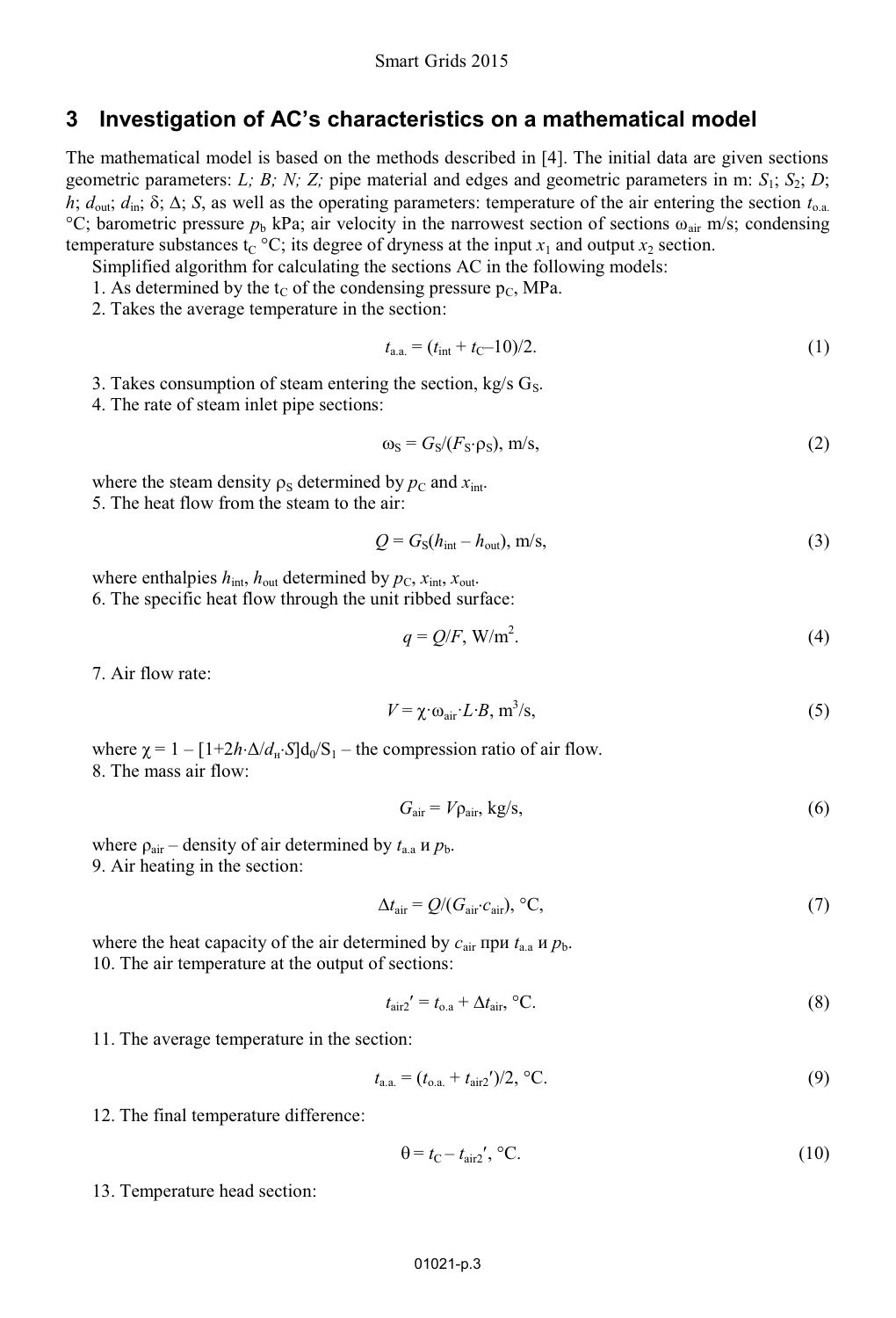$$
\Delta t = (t_{\text{air2}}' - t_{\text{HB}}) / \ln((t_{\text{K}} - t_{\text{o.a.}}) / (t_{\text{C}} - t_{\text{air2}}')), \text{ }^{\circ}\text{C}.
$$
\n(11)

14. Heat-exchange coefficient inside the tube:

$$
\alpha_{\rm S} = N u_{\rm average} \cdot \lambda_{\rm C} / d_{\rm int}, \ W / (m^2 K), \tag{12}
$$

where for calculating the average heat-exchange coefficient from the condensing steam to the inner wall of the pipe used equation [5]

$$
Nu_{\text{average}} = C \cdot Re_{C}^{0.8} \cdot Pr_{C}^{0.43} \cdot 0.5 \left[ \sqrt{1 + x_{\text{int}} \cdot \left( \frac{\rho_{C}}{\rho_{S}} - 1 \right)} + \sqrt{1 + x_{\text{out}} \cdot \left( \frac{\rho_{C}}{\rho_{S}} - 1 \right)} \right],
$$
(13)

where *C* – coefficient depending on the type of pipe material: 0.024 – steel, 0.026 for brass and 0.032 – for copper; Nu – Nusselt number; Re – Reynolds number; Pr – Prandtl number;  $\rho_c$ ,  $\rho_s$  – condensate density and a couple of substance. The advantage of this equation is that when  $Re<sub>c</sub>>5×10<sup>3</sup>$  angle pipe does not affect the rate of heat transfer, where the Reynolds number is defined as  $Re_C = 4G_S/(\pi d_{in} \mu_C)$ where  $\mu_C$  – the coefficient of dynamic viscosity condensate. All the physical parameters in the number Nu, Re and Pr, as well as the density of condensate and steam are defined by the saturation temperature.

15. The heat-exchange coefficient from the finned surface of the pipe to the air:

$$
\alpha_2 = Nu_{\text{air}} \times \lambda_{\text{air}} / d_G,
$$
\n(14)

where  $\lambda_{air}$  – the thermal conductivity of air; Nusselt number –  $Nu_{air} = StPr_{air}^{2/3}Re_{air}Pr_{air}^{1/3}$ , where StPr<sub>air</sub><sup>2/3</sup>=-7,5·10<sup>-7</sup>Re<sub>air</sub>+0.0135; where  $\lambda_{air}$ ,  $\rho_{air}$  *u* Pr<sub>air</sub> parameters are determined by  $t_{a.a}$  *u*  $p_b$ . Reduced heat-exchange coefficient from the ribs to the air  $\alpha_R = \alpha_{air}[(\varphi - 1)E + 1]/\varphi$ , W/m<sup>2</sup>K, where the coefficient of the fins  $\varphi = 1 + 2h(d_{\text{out}} + h + \Delta)/(S \cdot d_{\text{out}})$ .

16. The heat transfer coefficient,  $W/m^2K$ 

$$
K = \left[\frac{1}{\alpha_{\text{average}}} + \left(R_{\text{Thm1}} + R_{\text{Salt}}\frac{d_{\text{in}}}{d_{\text{out}}} + \frac{d_{\text{in}}}{2\lambda_{\text{Thm1}}} \ln\left(\frac{d_{\text{BH}}}{d_{\text{H}}}\right) + \frac{1}{\alpha_{\text{H}}} \cdot \frac{d_{\text{in}}}{d_{\text{out}}}\right) \varphi\right],\tag{15}
$$

where  $R_{\text{Thml}}$  – thermal resistance of a contact tube-fin  $m^2K/W$ ;  $R_{\text{Salt}}$  – thermal resistance of the saline deposit inside the pipe,  $m^2K/W$ .

17. The estimated end temperature difference:

$$
\theta_{\rm d} = (t_{\rm C} - t_{\rm o.a.}) \exp[-K \cdot F / (10^3 c_{\rm air} \cdot G_{\rm air})]. \tag{16}
$$

18. The air temperature at the output section:

$$
t_{\text{air2}}^{\prime\prime} = t_{\text{C}} - \theta_{\text{d}}, \text{°C}.\tag{17}
$$

19. The end of the calculation occurs on the condition:

$$
|t_{\text{air2}}' - t_{\text{air2}}''| < 0.01 \, \text{°C}.\tag{18}
$$

If this condition is not satisfied, the steam flow rate  $G<sub>n</sub>$  changes and the calculation process is repeated from step 4.

On the basis of the model in the package Excel spreadsheet developed calculation program by AC section where the physical parameters of the test substances are determined by the functions of the dynamic properties of the materials library «REFPROP» [6]. Automation closing a balance heat balance between steam and air produced by the method of bisection.

For research and testing program were chosen ammonia, hydrocarbons: isobutene, pentane, methanol and Freon (R236fa, R245fa).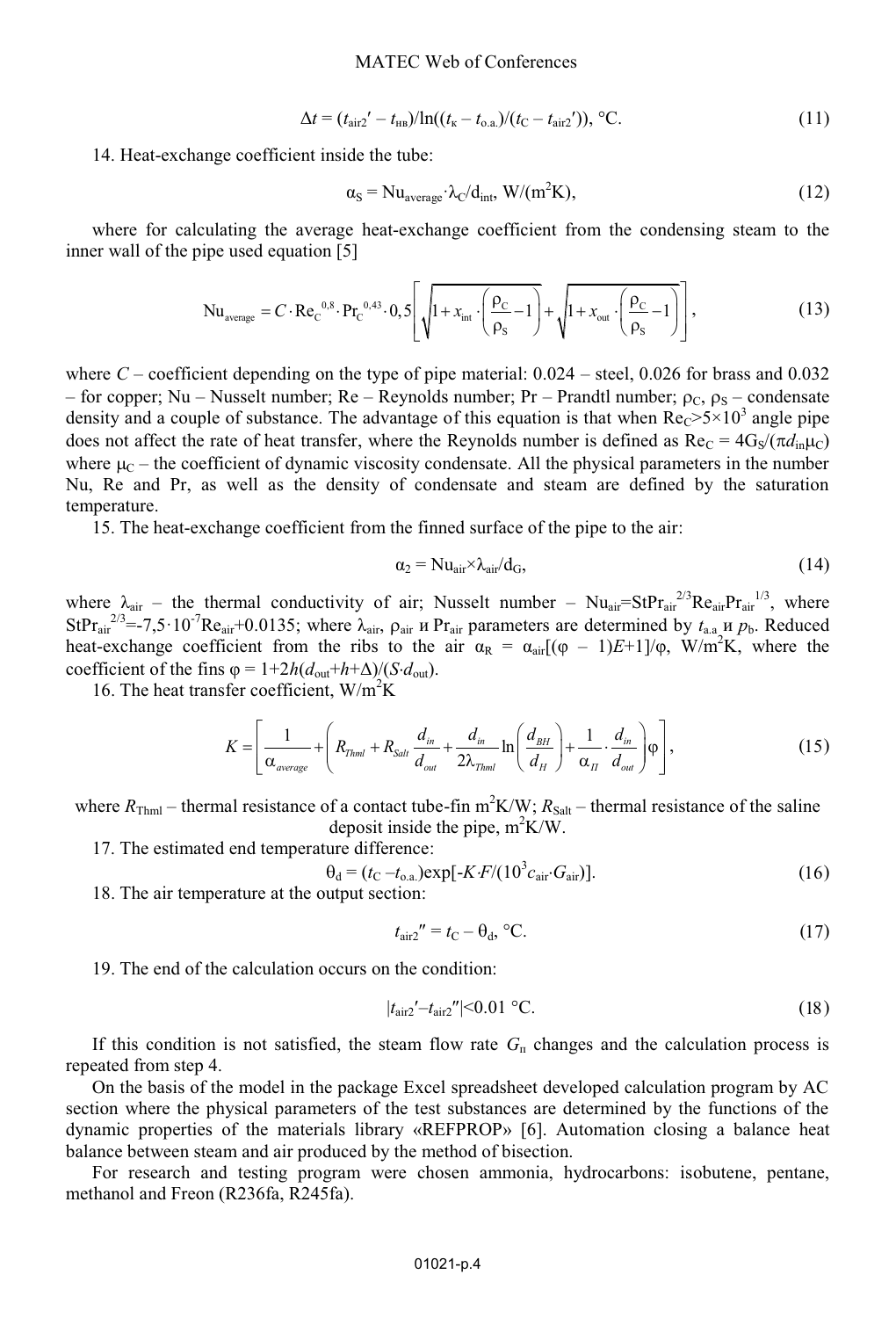The initial data taken parameters of the standard section [4]:  $L = 12$  m;  $B = 1.85$  m;  $Z = 6$ ; the number of pipes in the section  $N = 132$ ; pipe material – steel 20, material fins – duralumin; type fins – round;  $D = 0.057$  m;  $h = 0.015$  m;  $d_{\text{out}} = 0.027$  m;  $\delta = 0.002$  m;  $\Delta = 0.000735$  m;  $S = 0.0025$  m;  $S_1 =$ 0.084 m. The air velocity in the section adopted  $\omega_{air} = 6$  m/s; condensing temperature of halocarbon is 20 °C above  $t_{0,a}$ ; barometric pressure 98 kPa; the degree of dryness steam at the input equals 1, at the output  $-0$ .

Calculations were performed with change of the outdoor temperature in the range from -40 to +40 С. The calculation results are shown in Fig. 3, 4.



**Figure 3.** Functional connection  $p_c$  from  $t_{0,a}$ .





### **4 Analysis of the results numerical investigations**

The calculations allow to analyze the performance the section the AC to selected substances. Fig. 3 shows that with increasing outdoor temperature condensing pressure of all substances increases parabolic relationship. The highest pressure and the highest growth rate we can see at the ammonia. The lowest pressure and the lowest growth rate we can see at the methanol. The ammonia has the condensation pressure above atmospheric pressure in all range. At the others substances is observed only at a t<sub>o.a.</sub> above: -33 °C by isobutene; -20 °C by R236fa; 0 °C by R245fa; 20 °C by pentane; methanol in all range  $t_{o.a.}$  condensing pressure lower than atmospheric pressure.